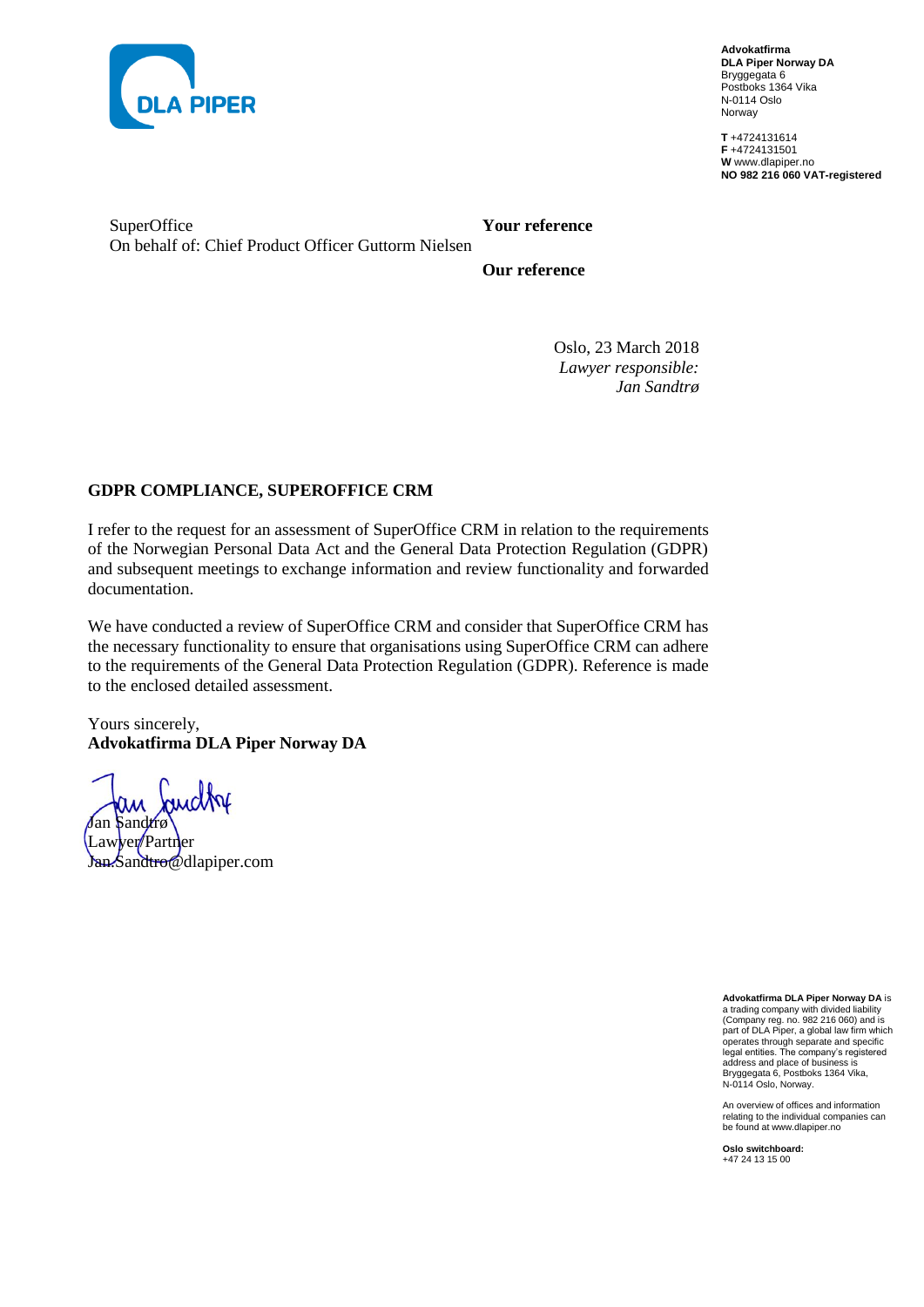

### **ENCLOSURES**

### **1. PROCESSING**

| Data minimisation |                                                                                                                                                                                           |
|-------------------|-------------------------------------------------------------------------------------------------------------------------------------------------------------------------------------------|
| Assessment topic: | Whether more personal data is being processed than is necessary.                                                                                                                          |
| Assessment:       | Approved                                                                                                                                                                                  |
| Remarks:          | Based on our assessment, no more data than necessary is being processed by<br>SuperOffice CRM, and the system gives users the option to adapt the data that is<br>acquired and processed. |
| Action required:  | None                                                                                                                                                                                      |

| <b>Free-text fields</b> |                                                                                                                                                                                                         |
|-------------------------|---------------------------------------------------------------------------------------------------------------------------------------------------------------------------------------------------------|
| Assessment topic:       | Whether free-text fields are checked for processing.                                                                                                                                                    |
| Assessment:             | <b>Approved</b>                                                                                                                                                                                         |
| Remarks:                | The solution contains free-text fields, and the controller (the customer) must ensure<br>that the general requirements of the regulations are adhered to in relation to the use<br>of free-text fields. |
| Action required:        | Consideration may be given to the inclusion of a notification that users must be wary<br>of entering personal data in free-text fields.                                                                 |

| <b>Purpose</b>    |                                                                                                                                                                                                                                                                                                          |
|-------------------|----------------------------------------------------------------------------------------------------------------------------------------------------------------------------------------------------------------------------------------------------------------------------------------------------------|
| Assessment topic: | Whether personal information is being processed to an extent which exceeds the<br>purpose for which it was acquired.                                                                                                                                                                                     |
| Assessment:       | <b>Approved</b>                                                                                                                                                                                                                                                                                          |
| Remarks:          | The solution does not involve the processing of personal data to an extent which<br>exceeds the purpose for which it was supplied; however, this is something that the<br>controller (the customer) must ensure does not happen in relation to the purposes for<br>which the customer uses the solution. |
| Action required:  | None                                                                                                                                                                                                                                                                                                     |

| <b>Legal basis for processing</b> |                                                                                                                                                                                                                                                                                                                                                                                                                                          |
|-----------------------------------|------------------------------------------------------------------------------------------------------------------------------------------------------------------------------------------------------------------------------------------------------------------------------------------------------------------------------------------------------------------------------------------------------------------------------------------|
| Assessment topic:                 | Whether there is a legal basis for all processing of personal data.                                                                                                                                                                                                                                                                                                                                                                      |
| Assessment:                       | <b>Approved</b>                                                                                                                                                                                                                                                                                                                                                                                                                          |
| Remarks:                          | Whether there is a legal basis for the processing of personal data in SuperOffice CRM<br>is an issue that must be assessed and addressed by the controller (the customer). If<br>consents, contracts, legal grounds or the protection of vital interests pursuant to<br>Article 6 of GDPR are used, the controller must also assess whether the basis for the<br>processing is adequate for the processing performed by SuperOffice CRM. |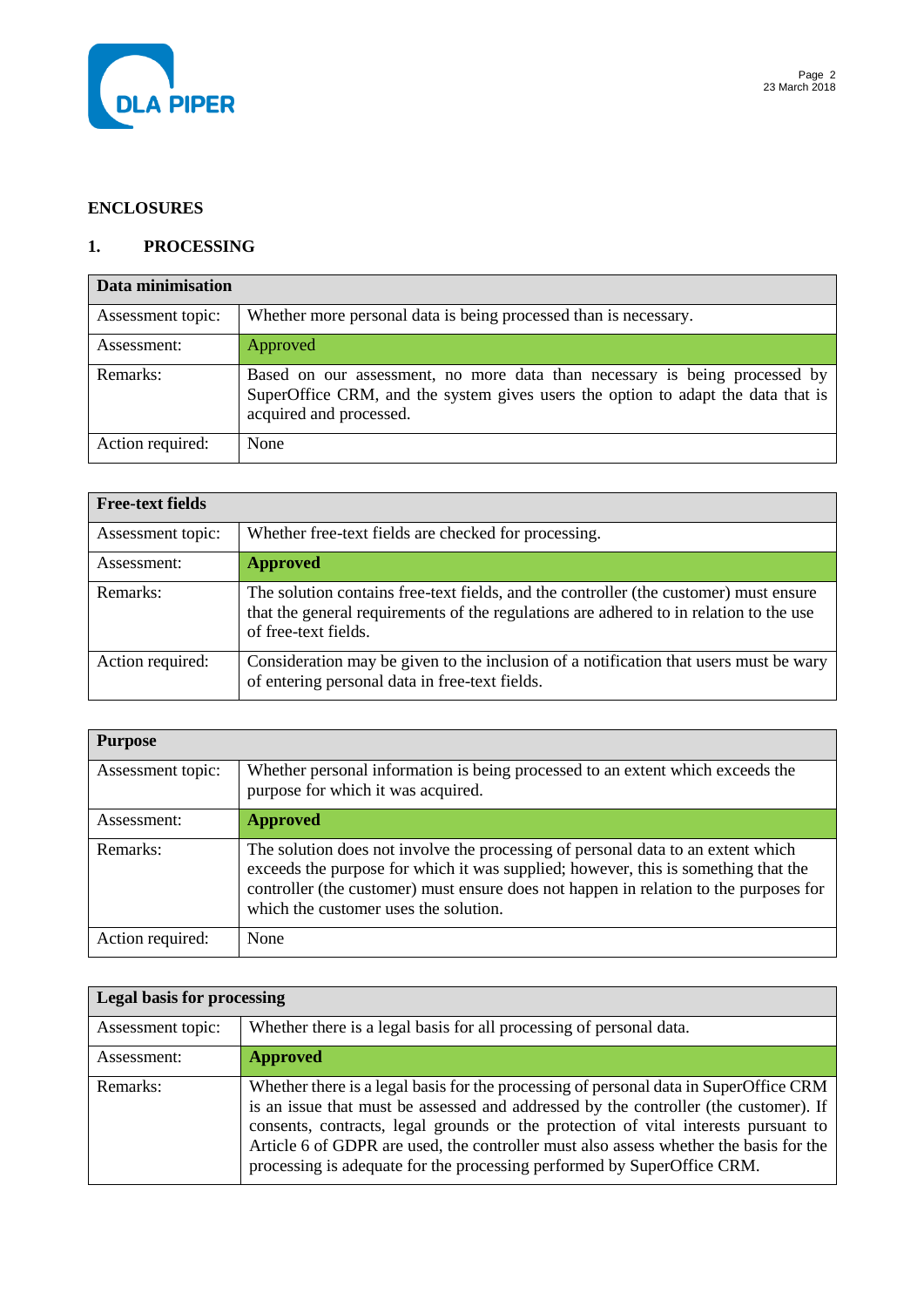

|                  | SuperOffice CRM contains functionality to ensure that the customer can assess<br>whether there is a basis, and the customer can adopt the relevant basis associated with<br>the individual functionality.                                                                                                                                                                                                                                                                                                                                                                                                                                                                                                                                                                                                                                 |
|------------------|-------------------------------------------------------------------------------------------------------------------------------------------------------------------------------------------------------------------------------------------------------------------------------------------------------------------------------------------------------------------------------------------------------------------------------------------------------------------------------------------------------------------------------------------------------------------------------------------------------------------------------------------------------------------------------------------------------------------------------------------------------------------------------------------------------------------------------------------|
|                  | In addition, there is a solution for obtaining consent which can be configured<br>according to the scope of the consent (which also ensures the granulation of consent,<br>i.e. the division of the consent in relation to the individual circumstance for which<br>consent is being given). Documentation of the consent is ensured by registering the<br>scope of the consent for an individual data subject and by registering the time at which<br>the data subject gives their acceptance and the values entered in the form. This also<br>ensures a double opt-in for verification of the data subject in relation to an e-mail<br>address. SuperOffice CRM can also be configured to ensure that no direct marketing<br>takes place via e-mail or text message without a legal basis to ensure compliance with<br>the regulations. |
| Action required: | There should be improved functionality to ensure that the consent text is<br>documented.                                                                                                                                                                                                                                                                                                                                                                                                                                                                                                                                                                                                                                                                                                                                                  |

| <b>Specific categories of data</b> |                                                                                                                                                                                                                                                                                                                                                                                                           |
|------------------------------------|-----------------------------------------------------------------------------------------------------------------------------------------------------------------------------------------------------------------------------------------------------------------------------------------------------------------------------------------------------------------------------------------------------------|
| Assessment topic:                  | Whether there is a basis for the processing of specific categories of personal data,<br>including data relating to criminal offences.                                                                                                                                                                                                                                                                     |
| Assessment:                        | <b>Approved</b>                                                                                                                                                                                                                                                                                                                                                                                           |
| Remarks:                           | Whether or not specific categories of data can be processed is an issue for the<br>controller (the customer) to decide. However, the solution makes no provision for<br>the storage and processing of specific categories of data in the solution (besides the<br>free-text fields, see above), but the controller can add traps to detect specific<br>categories of data and lock these for special use. |
| Action required:                   | None                                                                                                                                                                                                                                                                                                                                                                                                      |

| <b>Deletion</b>   |                                                                                                                                                                                                                                                                                                                                                                                                                                               |
|-------------------|-----------------------------------------------------------------------------------------------------------------------------------------------------------------------------------------------------------------------------------------------------------------------------------------------------------------------------------------------------------------------------------------------------------------------------------------------|
| Assessment topic: | Whether personal data is deleted when it is no longer required or when there is no<br>basis for the processing.                                                                                                                                                                                                                                                                                                                               |
| Assessment:       | <b>Approved</b>                                                                                                                                                                                                                                                                                                                                                                                                                               |
| Remarks:          | The solution enables the controller to fulfil the requirements for deletion in<br>accordance with the regulations, and there is a facility for routine deletion without<br>this having to be done manually.                                                                                                                                                                                                                                   |
|                   | Actual deletions must take place in the solution (information must not be set to<br>'passive'). Information may also be marked for deletion, with actual deletion taking<br>place following an expiry period. It is possible to delete information according to<br>specific criteria associated with individuals (this functionality was not in place at the<br>time of the review, but will be in place by 25 May according to SuperOffice). |
|                   | It is possible to retain information associated with legal entities, even if the<br>information relating to private individuals has been deleted. It is also possible to<br>retain information for statistical purposes with the removal of personally identifiable<br>information in cases where there are grounds for processing such information.                                                                                          |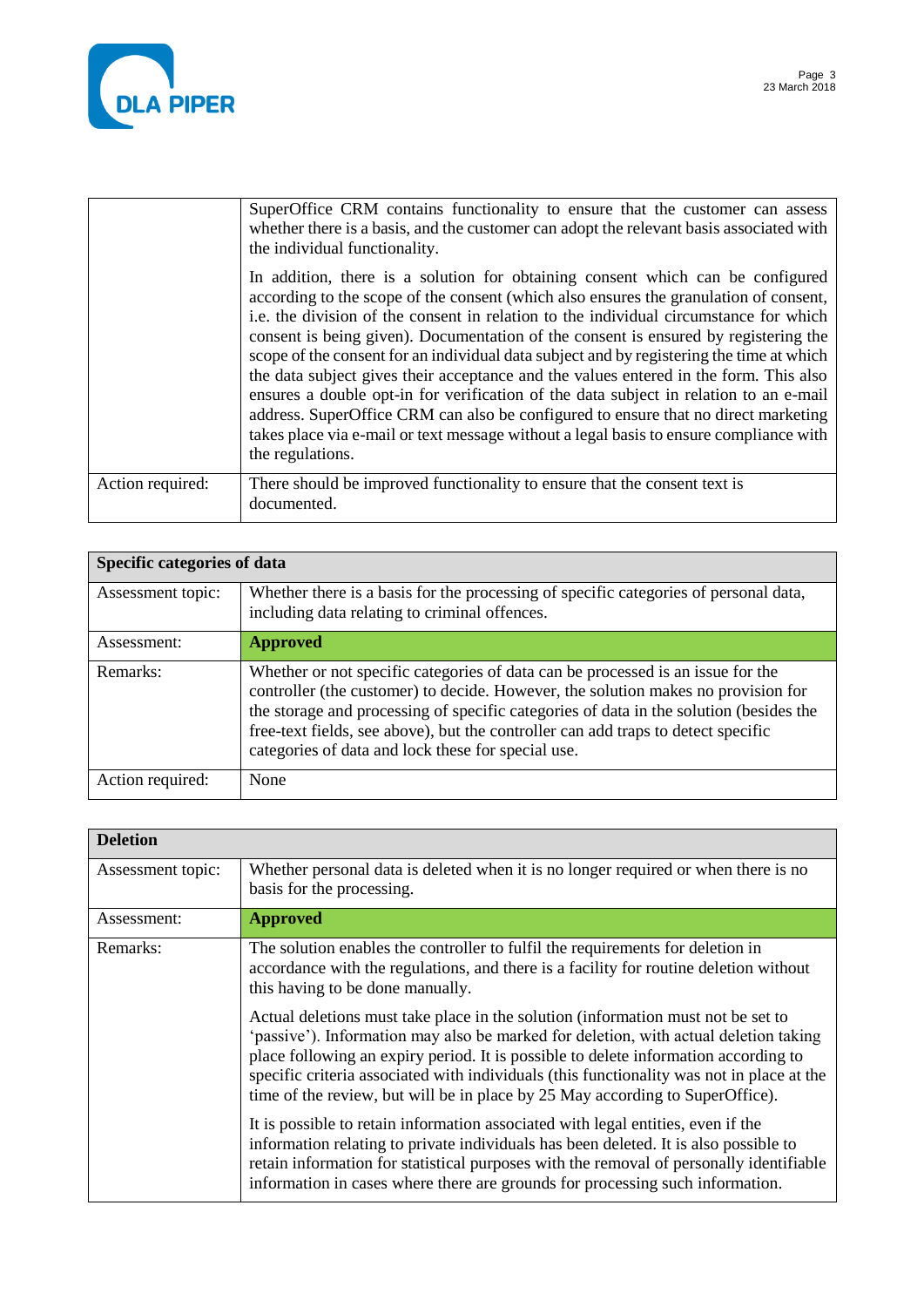

|                  | SuperOffice CRM has functionality for deletion when the purpose no longer applies,<br>such as in the case of inactivity or a specific purpose (such as for a project that has<br>been completed), the withdrawal of consent, objection to the processing or because<br>deletion must be carried out in order to fulfil a legal obligation. |
|------------------|--------------------------------------------------------------------------------------------------------------------------------------------------------------------------------------------------------------------------------------------------------------------------------------------------------------------------------------------|
| Action required: | None                                                                                                                                                                                                                                                                                                                                       |

## **2. PROCESSORS**

| <b>Processor agreement</b> |                                                                                                                                                                          |
|----------------------------|--------------------------------------------------------------------------------------------------------------------------------------------------------------------------|
| Assessment topic:          | Processor agreements have been established in accordance with GDPR with all<br>processors, including between group companies, and where the company is the<br>processor. |
| Assessment:                | <b>Approved</b>                                                                                                                                                          |
| Remarks:                   | SuperOffice CRM is covered by its own processor agreement between SuperOffice<br>and the controller (the customer).                                                      |
| Action required:           | None                                                                                                                                                                     |

| <b>Sufficient guarantees</b> |                                                                                                                                                                                                                                                                                                                                                                                                                                                                                                 |
|------------------------------|-------------------------------------------------------------------------------------------------------------------------------------------------------------------------------------------------------------------------------------------------------------------------------------------------------------------------------------------------------------------------------------------------------------------------------------------------------------------------------------------------|
| Assessment topic:            | Whether the processor satisfies the requirements for information security.                                                                                                                                                                                                                                                                                                                                                                                                                      |
| Assessment:                  | <b>Not assessed</b>                                                                                                                                                                                                                                                                                                                                                                                                                                                                             |
| Remarks:                     | SuperOffice is the processor in the cloud solution for SuperOffice CRM. We have<br>not assessed whether SuperOffice and personal data processed therein fulfil the<br>requirements regarding information security, i.e. sufficient organisational and<br>technical measures are in place to ensure compliance with the rules. However,<br>SuperOffice practices transparency in relation to security, and information is<br>available on its website: https://www.superoffice.com/trust-center. |
| Action required:             | An assessment can be made by experts within information security.                                                                                                                                                                                                                                                                                                                                                                                                                               |

| Subcontractors (sub-data processors) |                                                                                                                              |
|--------------------------------------|------------------------------------------------------------------------------------------------------------------------------|
| Assessment topic:                    | Whether processor agreements have been established with subcontractors<br>processing personal data as subcontractors.        |
| Assessment:                          | <b>Approved</b>                                                                                                              |
| Remarks:                             | SuperOffice has established processor agreements with all suppliers processing<br>personal data for controllers (customers). |
| Action required:                     | None                                                                                                                         |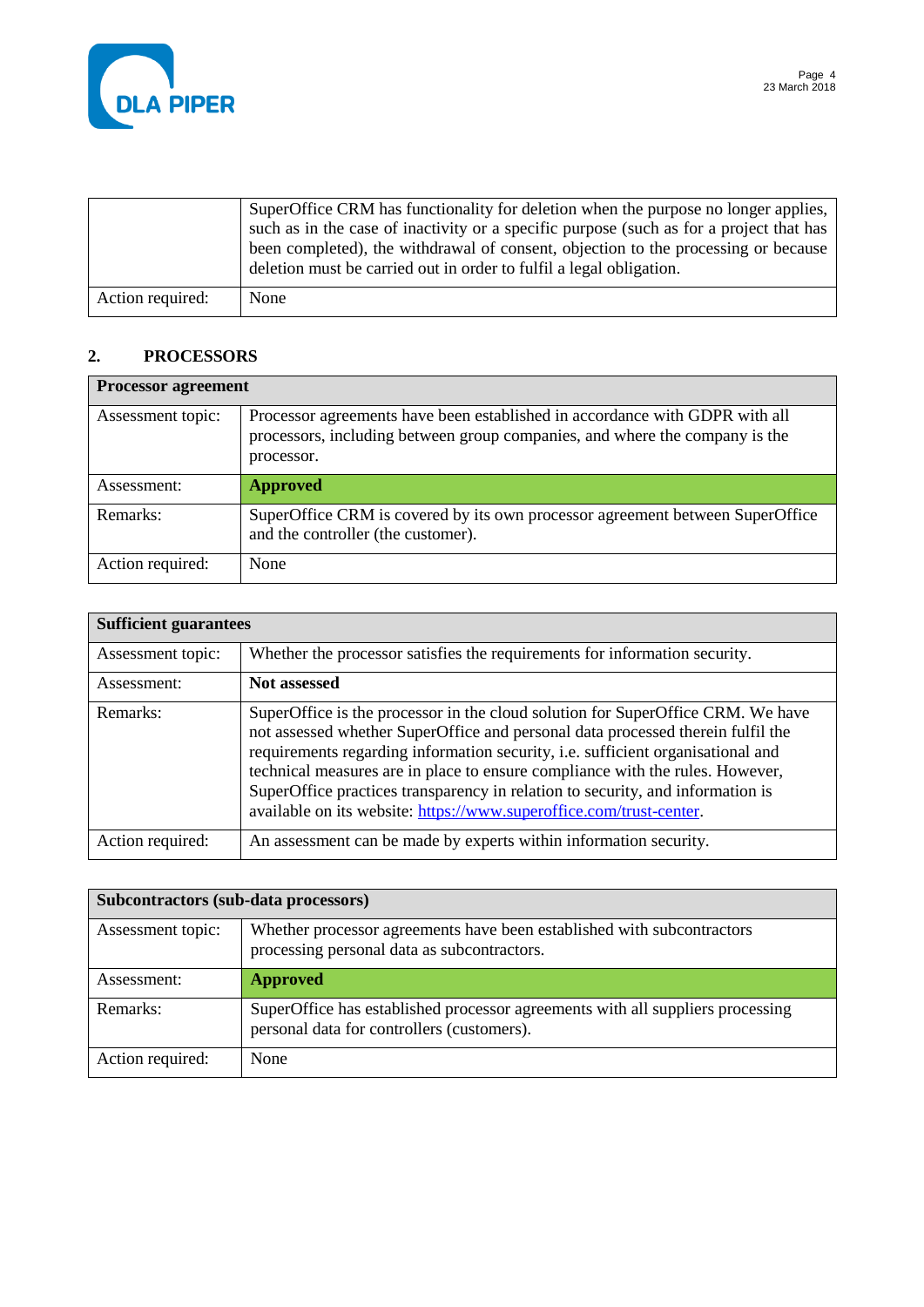

## **3. RIGHTS OF THE DATA SUBJECT**

| <b>Information obligation</b> |                                                                                                                                                                                                                                                                                                                                                                                                                                                                                              |
|-------------------------------|----------------------------------------------------------------------------------------------------------------------------------------------------------------------------------------------------------------------------------------------------------------------------------------------------------------------------------------------------------------------------------------------------------------------------------------------------------------------------------------------|
| Assessment topic:             | Whether sufficient information has been provided to employees, customers and<br>other persons registered regarding the personal data being processed.                                                                                                                                                                                                                                                                                                                                        |
| Assessment:                   | <b>Approved</b>                                                                                                                                                                                                                                                                                                                                                                                                                                                                              |
| Remarks:                      | The information obligation rests with the controller (the customer), but the<br>processor must provide assistance regarding the fulfilling of this obligation.<br>SuperOffice CRM provides functionality to allow controllers to fulfil some of the<br>obligations under GDPR, including information relating to employees,<br>supervision, correction and deletion, and in particular the information obligation in<br>accordance with Articles 12-15, which is ensured by sending e-mails. |
| Action required:              | None                                                                                                                                                                                                                                                                                                                                                                                                                                                                                         |

| <b>Automation and profiling</b> |                                                                                                    |
|---------------------------------|----------------------------------------------------------------------------------------------------|
| Assessment topic:               | Whether any automation has a legal basis and is being implemented in accordance<br>with the rules. |
| Assessment:                     | <b>Approved</b>                                                                                    |
| Remarks:                        | The solution does not involve any automation.                                                      |
| Action required:                | None                                                                                               |

| Corrective actions and updating |                                                                                                                                                                                                                |
|---------------------------------|----------------------------------------------------------------------------------------------------------------------------------------------------------------------------------------------------------------|
| Assessment topic:               | Whether measures are in place to ensure that personal data is accurate and updated.                                                                                                                            |
| Assessment:                     | <b>Approved</b>                                                                                                                                                                                                |
| Remarks:                        | The information is provided by the controller (the customer), who must correct or<br>update it themselves. The information in the solution can also be 'cleansed' in<br>relation to public lists via partners. |
| Action required:                | None                                                                                                                                                                                                           |

| Right to object and right to restrict processing |                                                                                                                                                                                                                                                                                                                                                                                                                                                                                                                                                           |
|--------------------------------------------------|-----------------------------------------------------------------------------------------------------------------------------------------------------------------------------------------------------------------------------------------------------------------------------------------------------------------------------------------------------------------------------------------------------------------------------------------------------------------------------------------------------------------------------------------------------------|
| Assessment topic:                                | Whether objections and the right of data subjects to restrict the processing that is<br>carried out are complied with.                                                                                                                                                                                                                                                                                                                                                                                                                                    |
| Assessment:                                      | <b>Approved</b>                                                                                                                                                                                                                                                                                                                                                                                                                                                                                                                                           |
| Remarks:                                         | This is a requirement which is imposed with respect to the controller (the<br>customer) and which the processor must be made particularly aware of.<br>SuperOffice CRM will support limited processing by provisionally transferring<br>selected information to another system (i.e. moving to a more screened system)<br>and by making certain personal information (such as individual fields) inaccessible<br>to users (individuals or groups). It is also possible to specify in the system that<br>personal data relating to a person is restricted. |
| Action required:                                 | None                                                                                                                                                                                                                                                                                                                                                                                                                                                                                                                                                      |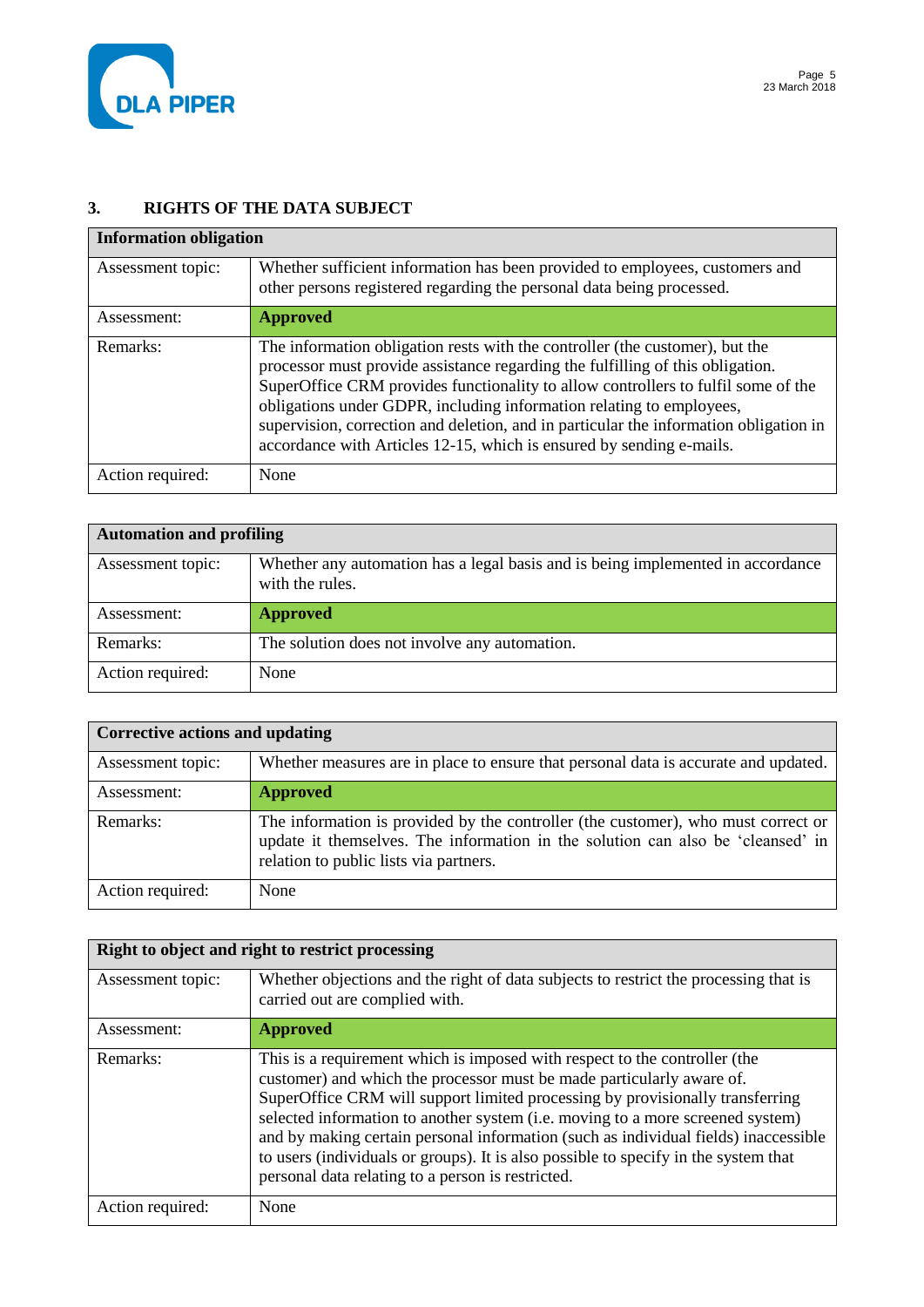

| <b>Right of access</b> |                                                                                                                                                                                                                                                                                                                                                                                                                                                                                                                                                                                                      |
|------------------------|------------------------------------------------------------------------------------------------------------------------------------------------------------------------------------------------------------------------------------------------------------------------------------------------------------------------------------------------------------------------------------------------------------------------------------------------------------------------------------------------------------------------------------------------------------------------------------------------------|
| Assessment topic:      | Whether the right of access is being and can be complied with.                                                                                                                                                                                                                                                                                                                                                                                                                                                                                                                                       |
| Assessment:            | <b>Approved</b>                                                                                                                                                                                                                                                                                                                                                                                                                                                                                                                                                                                      |
| Remarks:               | The right of access for data subjects has been met through individual access to data<br>or through provision for the submission of requests for access to the controller (the<br>customer). Arrangements have been made for the controller to provide details of the<br>information being processed in a simple manner by generating a report on the<br>processing that is carried out. The access and shielding can be adequately configured<br>to ensure confidentiality, but there is no functionality to screen individual fields; this<br>will be developed later (but not until after 25 May). |
| Action required:       | Screening of individual fields should be incorporated into the solution.                                                                                                                                                                                                                                                                                                                                                                                                                                                                                                                             |

# **4. INFORMATION SECURITY AND IT SYSTEMS**

| Control of access / shielding |                                                                                                  |
|-------------------------------|--------------------------------------------------------------------------------------------------|
| Assessment topic:             | Whether more people have access to the data than is necessary.                                   |
| Assessment:                   | <b>Approved</b>                                                                                  |
| Remarks:                      | SuperOffice CRM meets the requirements to allow access to personal data to be<br>restricted.     |
| Action required:              | Limit access of other companies and ensure screening of specific categories of<br>personal data. |

| <b>Privacy by design</b> |                                                                                                                |
|--------------------------|----------------------------------------------------------------------------------------------------------------|
| Assessment topic:        | Whether IT systems support privacy by design/default.                                                          |
| Assessment:              | <b>Approved</b>                                                                                                |
| Remarks:                 | As follows from the other assessments, SuperOffice supports the requirements for<br>privacy by design/default. |
| Action required:         | None (subject to the measures proposed elsewhere in the review)                                                |

| <b>Certification and codes of conduct</b> |                                                                                                       |
|-------------------------------------------|-------------------------------------------------------------------------------------------------------|
| Assessment topic:                         | Whether existing codes of conduct and certification are being followed and<br>adhered to.             |
| Assessment:                               | Not applicable                                                                                        |
| Remarks:                                  | There are currently no codes of conduct or certification schemes for solutions in<br>SuperOffice CRM. |
| Action required:                          | None                                                                                                  |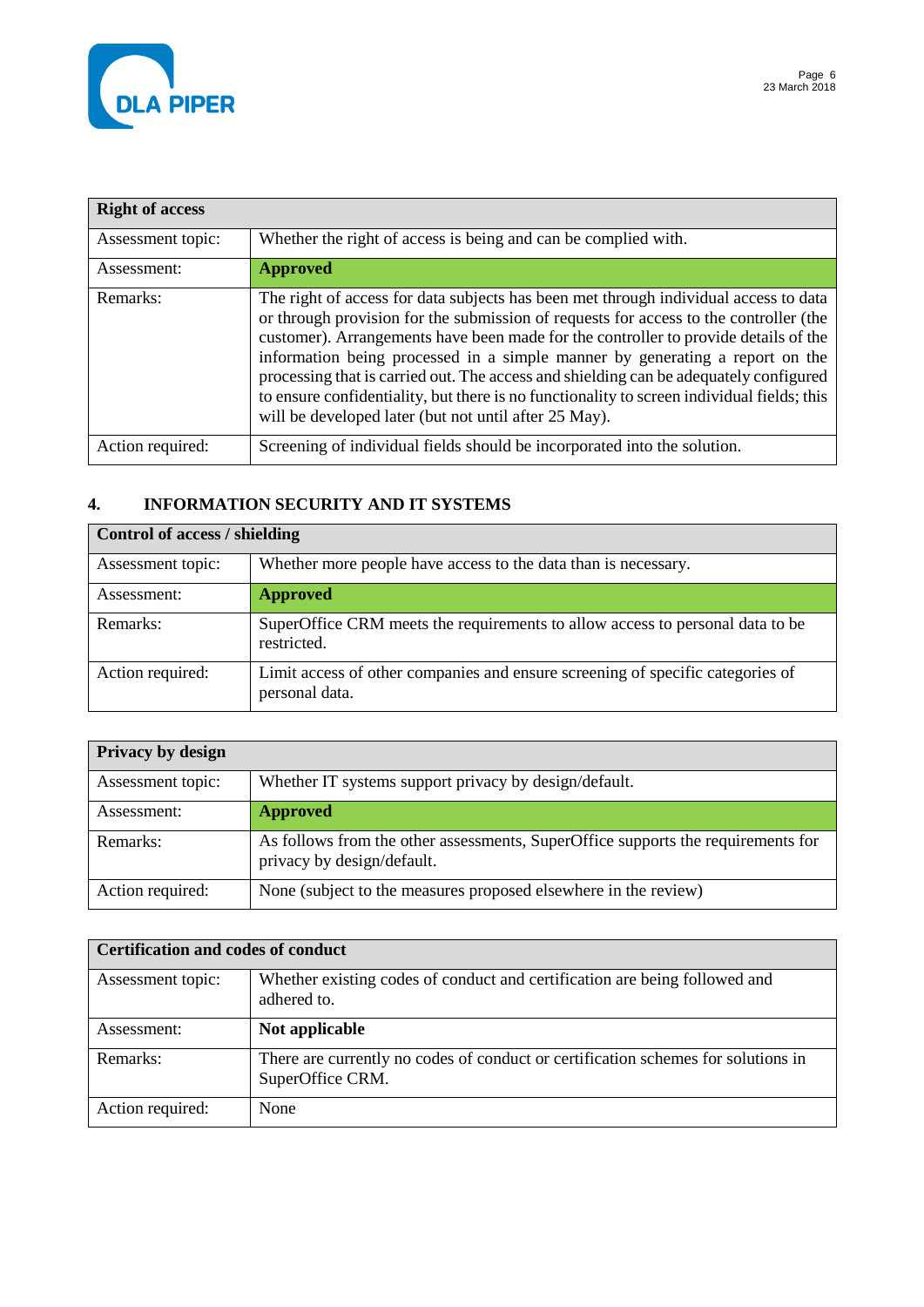

| Data breaches and notification |                                                                                                                                                                                                                                                                                                                                                                                                                                                                                                                             |
|--------------------------------|-----------------------------------------------------------------------------------------------------------------------------------------------------------------------------------------------------------------------------------------------------------------------------------------------------------------------------------------------------------------------------------------------------------------------------------------------------------------------------------------------------------------------------|
| Assessment topic:              | Whether data breaches are handled as required, including whether notification<br>takes place as stipulated in the event of a data breach.                                                                                                                                                                                                                                                                                                                                                                                   |
| Assessment:                    | <b>Approved</b>                                                                                                                                                                                                                                                                                                                                                                                                                                                                                                             |
| Remarks:                       | SuperOffice has routines to ensure that the controller (the customer) is notified<br>within the required time and that the notification is regulated in the processor<br>agreements with the processors. The procedures handle notifications, both in cases<br>where notification of a breach is received from a data subject and when it is<br>detected by SuperOffice. Procedures may also be established for notifying the<br>Norwegian Data Protection Authority and data subjects where the controller so<br>requires. |
| Action required:               | None                                                                                                                                                                                                                                                                                                                                                                                                                                                                                                                        |

| Data portability  |                                                                                                                                                                                   |
|-------------------|-----------------------------------------------------------------------------------------------------------------------------------------------------------------------------------|
| Assessment topic: | Whether IT solutions and systems support data portability.                                                                                                                        |
| Assessment:       | <b>Approved</b>                                                                                                                                                                   |
| Remarks:          | Data portability is unlikely to be relevant to SuperOffice CRM, but the solution<br>allows for this in connection with the export of data should data portability be<br>required. |
| Action required:  | None                                                                                                                                                                              |
| <b>Training</b>   |                                                                                                                                                                                   |
| Assessment topic: | Whether employees have received adequate training concerning the processing of<br>personal data.                                                                                  |
| Assessment:       | <b>Approved</b>                                                                                                                                                                   |
| Remarks:          | Training regarding the processing of personal data is provided in SuperOffice and<br>the requirements for routines also follow the quality systems that have been<br>implemented. |
| Action required:  | None                                                                                                                                                                              |